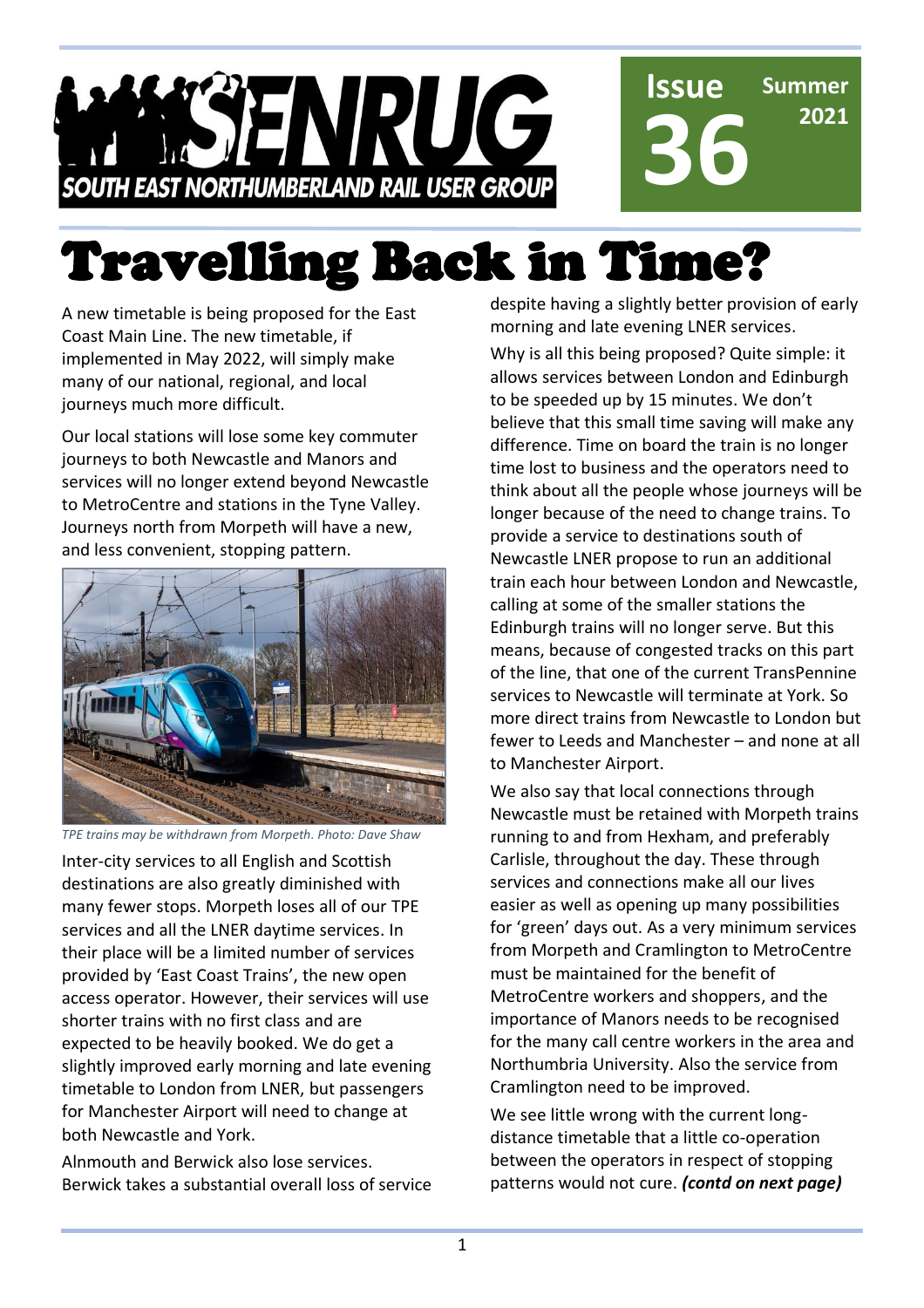Finally, these proposals ignore the opportunity to offer a new local electric hourly service between Newcastle and Berwick, calling at **all**  stations, with the station at Belford re-opened. This new service could also be extended south from Newcastle to a new station at Team Valley (Low Fell) so creating access to jobs in Team Valley from Northumberland locations. We've already had a study which demonstrated the service would be both commercially and technically viable. Combined with the existing service from Newcastle to Morpeth, which could easily be extended to Bedlington, such a new route could give Northumberland a service

suitable for the next 20 years. Instead, the operators are proposing to take us back 20 years.

The proposals seem to assume that London is the only place we want to visit. The timetable will neither "level up" nor "build back better" and ignores the expressed views of the North. SENRUG will be campaigning to get the proposals withdrawn and then redrawn to meet our needs. Join us and support the campaign to our make voice louder.

Further Details of the timetable and our comments are at [https://tinyurl.com/2hs434rp.](https://tinyurl.com/2hs434rp)

### North from Newcastle – A Local Service

The Systra study, jointly funded by Northern Railway, Northumberland County Council and

SENRUG, demonstrated there is capacity for an hourly local rail service between Newcastle and Berwick calling at all stations, and that the service would become commercially viable. It also concluded there was a commercial case for re-opening Belford which is feasible technically.



*The single Evening Service arrives at Widdrington. Photo: Dave Shaw*

Following the study, the Council submitted two separate applications to the government's "Restoring Your Railways" fund, one for the service itself and one for Belford. But neither were successful in the first round; the Council has been asked to provide further information and is hoping both schemes will be successful in round 2.

However, "Restoring Your Railways" only provides funding for a study. So SENRUG is not entirely clear why this step was needed, given the study already exists. Surely, all that should be necessary is to simply ask Northern for the cost of providing the service, work out the subsidy needed to cover the capital costs and running costs for the initial build-up years until the route becomes profitable, then ask DfT to fund that.

Of course, the era of franchising is now over following publication of the Williams-Shapps

> plan. It's still not fully clear what the process will be for assessing and delivering service enhancements like this. Let's hope it is simple and quick. There is a compelling commercial case for a local rail service to Berwick and surely this should come under the "levelling-up" agenda.

Also significant for North

Northumberland is the recently published National Bus Strategy. This strategy, also known as "Bus Back Better" promotes ideas for several new types of rural and urban bus services to be integrated into a wider network of rail and Metro services. The proposals are exciting and could provide us with a transport revolution. However, the problem may well be persuading the bus operators to both introduce new services that might not be sufficiently profitable, and to divert existing services to provide the rail connections we so desperately need. The whole project will cost money and the present proposed funding, £3 billion in the life of this parliament, has been widely criticised as being both inadequate and not providing the longterm investment that such a system might require.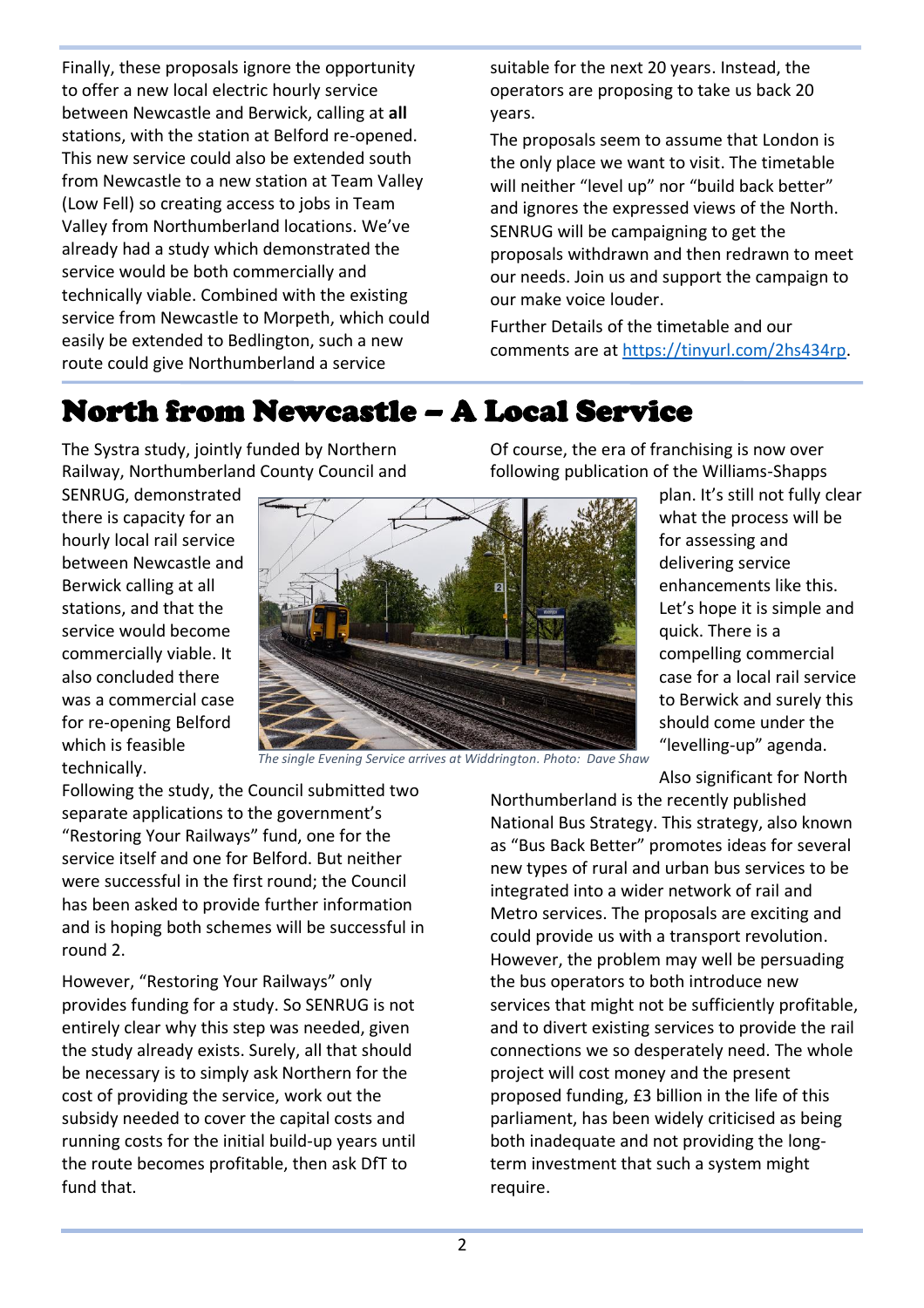#### LNER Compulsory Seat **Reservations**

SENRUG has strongly objected to LNER's compulsory seat reservation policy, introduced at the beginning of COVID to enable social distancing, but now being made permanent. We believe that retaining a "turn-up and go" railway is an essential part of rail's overall attractiveness.



*An Azuma passing through Morpeth. Photo: Dave Shaw*

SENRUG doesn't dispute LNER's research showing one in three people are more likely to travel by train if guaranteed a seat. But this was available anyway through the previous free seat reservation scheme. On the other hand, LNER admit 14% of passengers are less likely to travel if reservations are compulsory. There is no need to lose these passengers to rail. Simply continue to offer free seat reservations to those passengers that want one, and a walk-on service for those that don't.

What happens in the event of disruption? For instance, if the local train to Newcastle is late and you miss the LNER connection. LNER say you can simply reserve a seat on the next train, up to 5 minutes before it departs. But for this you need the LNER app. Not everyone has a smartphone and the policy is highly discriminatory against vulnerable people.

Join SENRUG and make sure your voice is heard as we work to improve rail services within the area and to destinations beyond. Go to the SENRUG website [www.senrug.co.uk](http://www.senrug.co.uk/) and click on the 'join' button. It only costs £5 a year and you can pay online by card or print out the form and post it to us with a cheque.

If an entire LNER train is cancelled, there simply won't be enough spare seats on the next train to accommodate everyone. Some passengers are going for job interviews or have tickets for the match or theatre. Travelling another day or several hours later is not an option. Others are on their way home after a trip away and would have nowhere to stay. Time to think again and scrap this ridiculous policy.

#### The Williams Shapps Plan

The Williams - Shapps Plan published in May 2021 marks the widely predicted end of rail franchising which will now be replaced by a system of service contracts similar to those operated by TfL in London. SENRUG Chair Dennis Fancett has written an article on the new arrangements which can be seen at [https://www.senrug.co.uk/More.](https://www.senrug.co.uk/More)

The elimination of the very high cost of bidding for, adjudicating and managing franchise contracts is very much welcomed, but the danger is that with DfT through the new organisation Great British Railways, specifying the service contracts, the rail service will become very London centric with a failure to understand regional requirements. The new proposals for the East Coast Main Line (see pages 1 and 2) might be the first evidence of this. It is therefore crucial that the regional voices of Transport for the North and Transport North East are given sufficient input to the overall strategy and influence over specifying the new service levels, and SENRUG will continue to work with these organisations to promote its rail vision for Northumberland.

The SENRUG Chair is Dennis Fancett. Contact him at [chair@senrug.co.uk](mailto:chair@senrug.co.uk)

For Membership contact Ronald Hunt at [membership@senrug.co.uk](mailto:membership@senrug.co.uk)

The Newsletter Editor is Dave Shaw who can be reached at [editor@senrug.co.uk](mailto:editor@senrug.co.uk)

Our website is at [www.senrug.co.uk](http://www.senrug.co.uk/) and lots more interesting material can be found on our Facebook pages at [www.facebook.com/SENRUG](http://www.facebook.com/SENRUG/)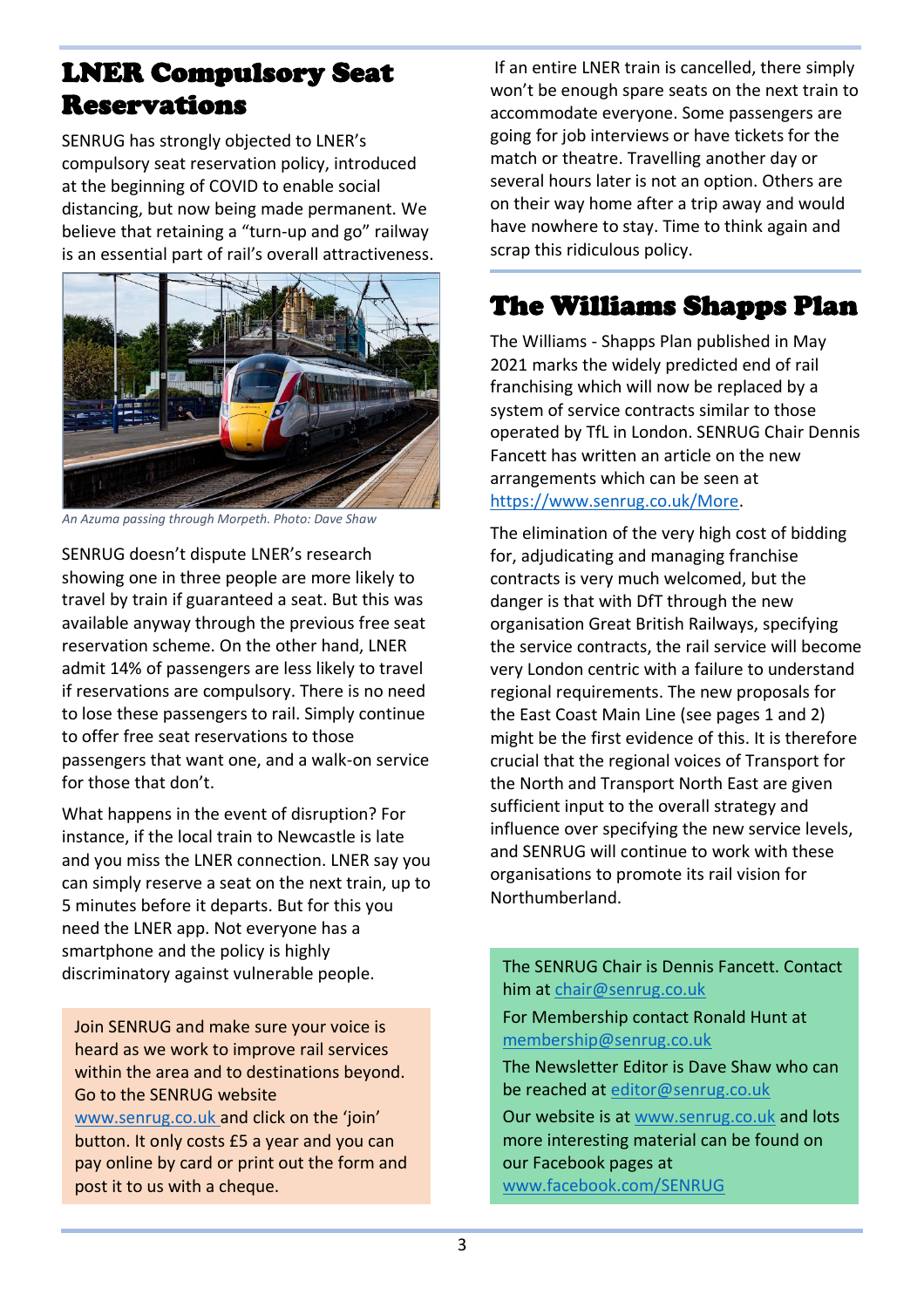#### AB&T Update

Work on the Ashington Blyth & Tyne re-opening (now called The Northumberland Line) is continuing. In the last few weeks Network Rail



have been upgrading the track between Bebside and Holywell and are now starting work on other sites. Planning applications have been submitted for the new stations at Ashington,

*A sign of the times! A temporary road closure at Backworth Crossing to allow for rail revitalisation. Photo: Dave Shaw*

Bedlington, Bebside, Seaton Delaval and Northumberland Park, and planning consent for the new Chase Meadows footbridge has been granted. Most importantly, the Transport and Works Act Order (TWAO) has been submitted. Once approved, this gives authority for other key issues such as closure of those level crossings being withdrawn, diversions of some footpaths and use of certain areas for temporary construction sites, allowing construction to begin in earnest. We are of course still waiting for the government to approve the balance of the total costs. The last estimate was £166m but only £34m of this has been authorised so far from the Restoring Your Railway Fund. Final approval for the remaining costs is expected this autumn but with the amount of activity already underway, it is difficult to envisage it would not be forthcoming. But it does need to be given on time so as not to delay construction work. The project aims to stimulate and support economic growth, regeneration, and community development in the area and the current schedule is that passenger trains will be running in 2024. Previous advice was that trains would be running by late 2023. So perhaps this is a slight slippage, or maybe test trains and driver training will start from the December 2023

timetable change with passenger services starting in Spring 2024.

Councillor Richard Wearmouth, Northumberland County Council Deputy Leader, said: "It is a great milestone to finally see work to return passenger services physically happening on the line. While there's so much going on behind the scenes, the



*New Rails delivered to Backworth and a new work compound. Photo: Dave Shaw*

progress feels more tangible when you can actually see it on the ground and this is an exciting time for everyone involved" SENRUG has not got everything its own way, however. We are critical of the designs for Bebside and Seaton Delaval stations where the platforms and station entrances are behind huge car parks, making them an unacceptably long distance from the main road. Whilst this will be fine for those driving to the station, it will make it difficult for pedestrians and bus users, particularly those with mobility difficulties. SENRUG believes bidirectional signalling should be installed in the Bedlington area to both enable a service from Morpeth to be added to the timetable and to make the whole line more resilient *[see article by Trevor Watson on next page]*. Remonstrations to the Council's consultants on these points have sadly fallen on deaf ears.

**Nevertheless, after 15 years of campaigning, SENRUG is delighted to see the project so close to the finishing line. We congratulate the Council on their achievements to date and look forward to being welcomed aboard the first passenger train prior to the 60th anniversary of the line's original closure in 1964.**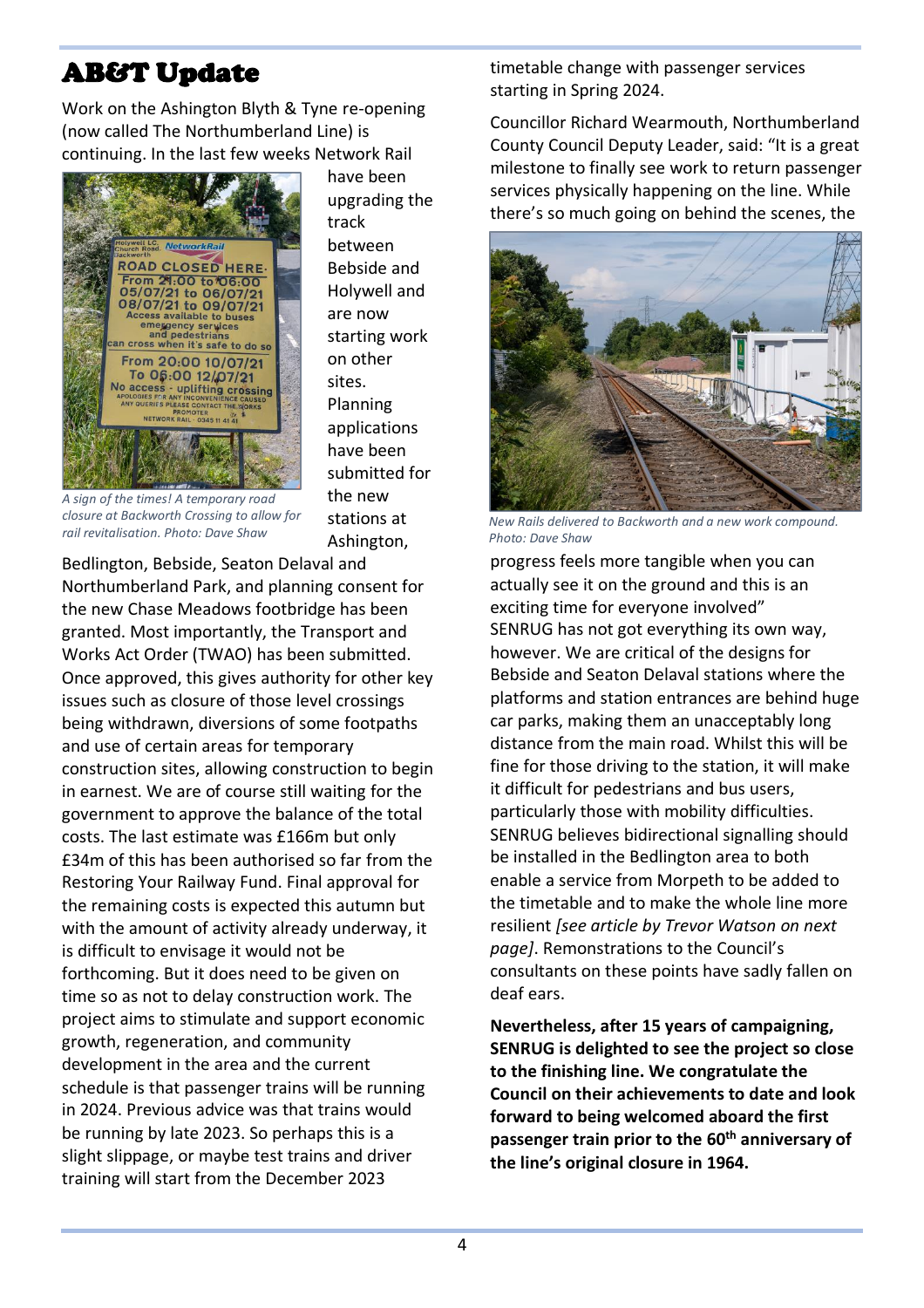#### To Scotland via Melrose?

With Scottish government now looking to extend the Borders Railway from its terminus at Tweedbank, an intriguing possibility of resurrecting the Tweed Valley route from St

passenger flow feeding into the North East & Yorkshire. Just imagine a service from Edinburgh via Galashiels to Newcastle, Leeds or even Kings Cross!



Boswells to Tweedmouth on the ECML has become a possibility. This would be in addition to the proposal to take the Borders Railway through Hawick to Carlisle but recent developments at Whitrope tunnel have given a boost to reinstating the route via Kelso to Tweedmouth.

With a substantial part of the historical infrastructure still in place, it could give the central borders access to the ECML for both long distance TOC's and local traffic in advance of the Carlisle option, providing a "new" untapped

#### "Bedlington – this train could terminate here."

*Trevor Watson writes:* The signalling on the Blyth & Tyne system is a mixture of ancient and slightly more modern systems. Trains entering the system from both south and north leave the East Coast Main Line under the control of the Tyneside Signalling Centre via power operated points and colour light signals. At Newsham and Bedlington control passes to local signal boxes operating with more traditional technology.

Network Rail's plan is that all signalling in this area will be controlled from the York Rail Operating Centre. This shift of control will require an update of the old signalling system on the Blyth and Tyne system and it would be

The line would open intriguing development possibilities for Northumberland and the North East. Berwick station would need to be relocated from its present site to south of a new junction at Tweedmouth, creating a new transport hub for the eastern borders, less constrained than the existing facility for parking etc.

"Pie in the Sky"? We said that about Reston & Belford stations being reopened as well as the Ashington line but it now needs the North East to include this as part of its transport infrastructure plan or we may lose this "once in a lifetime" opportunity.

*This article was provided to us by David McClymont. It represents his personal views and not necessarily those of SENRUG.*

operationally advantageous to install bidirectional signalling to this area as part of the update.

It would enable the present Carlisle to Morpeth Northern service to be extended to Bedlington and run into either platform without blocking or having to shunt over Bedlington South level crossing before returning in the Morpeth direction. In the event of a train failure on the double track it would take some time to rustle up a rescue locomotive and it would be possible to continue to operate a service past the failure. Bi -directional signalling already exists on the ECML between Birtley Junction 5 miles south of Newcastle and Benton Junction and enables trains to enter the through platforms at Newcastle in both directions.

The Branch Line Society have two excellent reports on signalling in the area on their website. [www.branchline.uk/fixture-report.php?id=1383](http://www.branchline.uk/fixture-report.php?id=1383) and [www.branchline.uk/fixture-report.php?id=1376](http://www.branchline.uk/fixture-report.php?id=1376)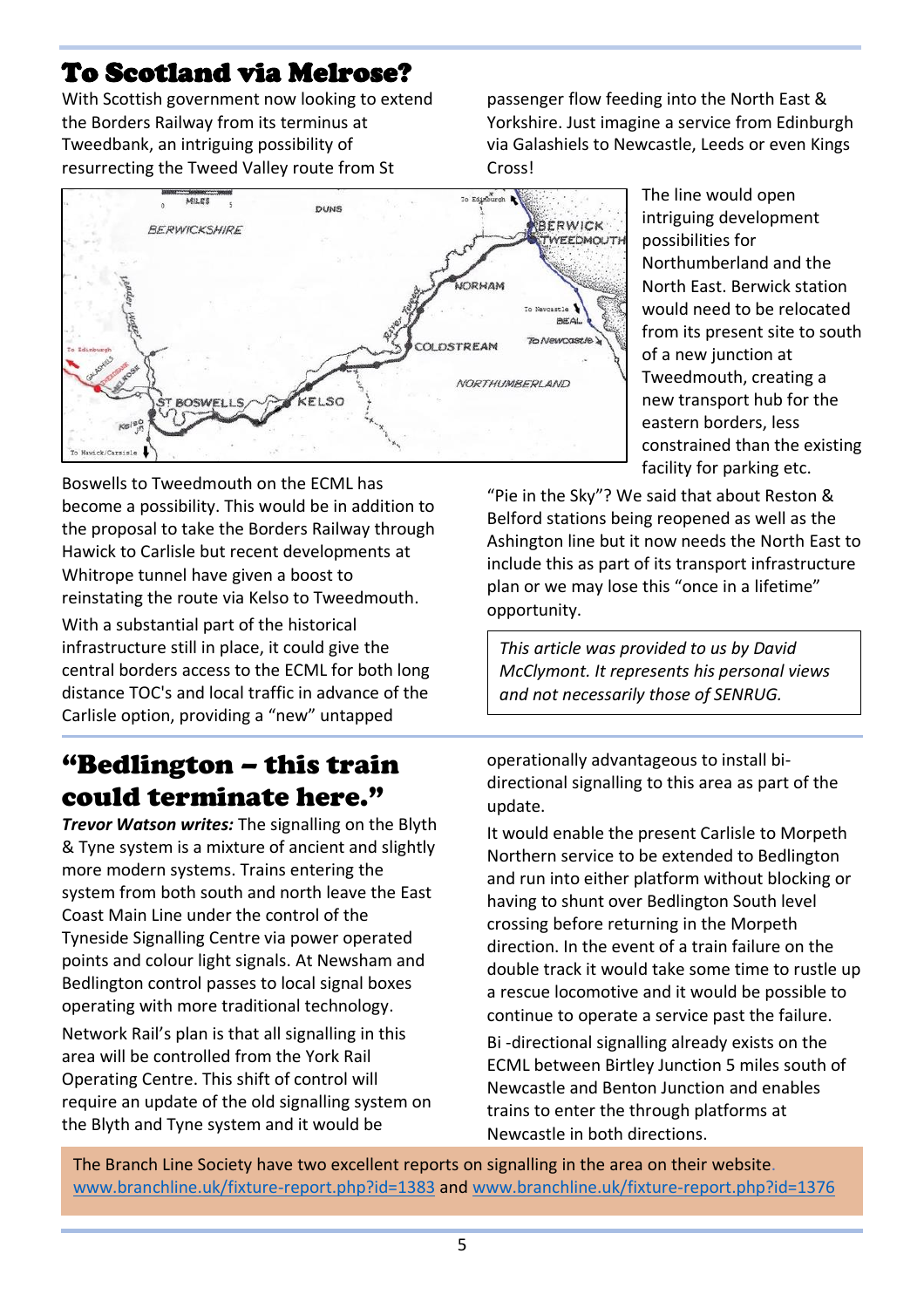#### AB&T Next Steps

With the opening of the Northumberland Line core route soon to become reality, it is time to restate SENRUG's objectives for further extensions, and for Council staff and their consultants to be taking these plans into account.

#### *Choppington and Bedlington:* The Newcastle to



Morpeth service should be extended along the existing track to a re-opened station at Choppington and on to Bedlington, connecting with the core Northumberland Line route. This would provide a 7-minute journey

*Class 156 heading for Morpeth. Photo: Dave Shaw*

between Bedlington and Morpeth and help regenerate Choppington and Scotland Gate, which suffer from some of the highest levels of economic deprivation in the entire county of Northumberland.

*Woodhorn and Newbiggin:* The line should be extended beyond Ashington to Woodhorn, the final section on privately owned track, and then from east of the A189 Spine Road bridge, along re-laid track into Newbiggin. Woodhorn, as well as acting as a park and ride facility for the villages further north, would serve the Museum of Mining and Northumberland Life, creating a "reverse" flow in the opposite direction to commuting. Newbiggin would be greatly enhanced and regenerated by the re-opening of the railway offering fast links to Newcastle and beyond.

*Blyth Town Centre:* A rail service into Blyth Town Centre can be easily achieved by re-opening the old alignment from Newsham to the former station site between what is now the Community Hospital and Morrisons Car Park. Although the alignment is partially breached at Blyth Sports Centre, there is plenty of space to divert round the building. There would not be capacity on the East Coast Main Line for trains from Blyth to get

to Newcastle Central, so SENRUG believes the service should be diverted onto Metro tracks at Northumberland Park, continuing on a new link between Four Lane Ends and Regents Centre, to Airport, providing access to jobs at the airport plus an important link for businesses and leisure travellers from the Southeast Northumberland corridor.

*Seghill:* SENRUG has always believed there is a

case for a station at Seghill, noting that Seghill residents will need two buses to reach



*Seghill Crossing. Photo: Darren Jensen*

Seaton Delaval station. SENRUG was disappointed when this station was removed from the re-opening proposals but pragmatically accepted it was best to get the basic core route open first and then re-open Seghill as a later phase.

*Butterwell Branch:* The privately owned freight branch between Ashington and Widdrington should be upgraded to double track and connected to the main rail network at both ends, with a new north to east junction at Butterwell,



*Waiting to join the ECML at Butterwell Junction. Photo: Andrew Carmichael*

creating the opportunity for direct passenger services between Ashington and Alnmouth / Berwick and a diversionary route for freight and passenger services on the ECML in the event of disruption on the line.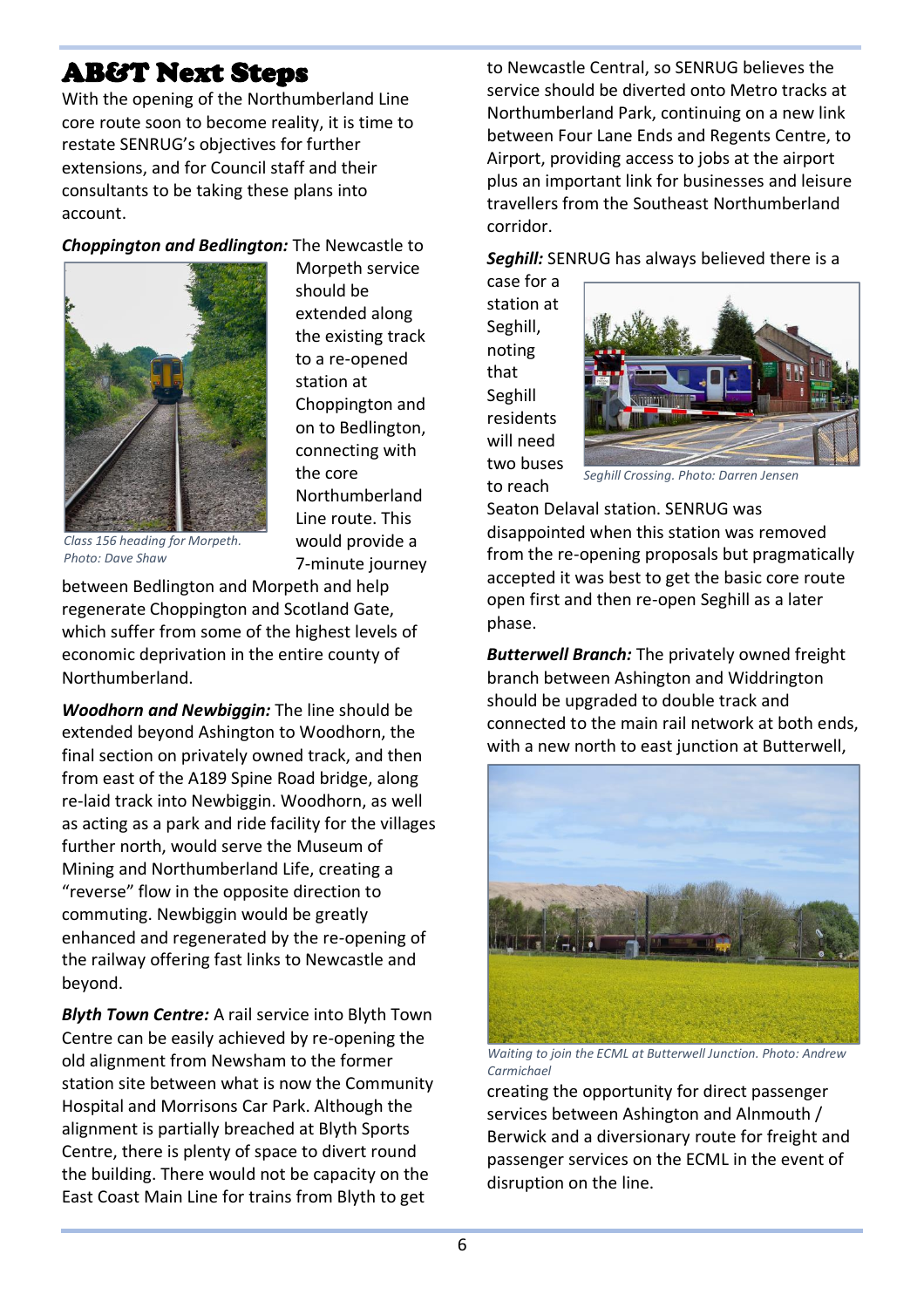#### Community Rail Partnerships – the next step for SENRUG?

Within the detailed descriptions of what the Northumberland Line will deliver there are references to the formation of a Community Rail Partnership. But what is a Community Rail Partnership (CRP) and how does it differ from a Rail User Group (RUG)?

Individual CRPs are charged with engaging with our communities to help us all to get the most from our railways. The partnerships promote social inclusion and sustainable travel as well as working alongside train operators and councils to bring about improvements to services and bring stations back to life. They work with local, regional, and national partners to achieve these aims and are members of the wider network that goes under the name of Community Rail

The Community Rail Network, the umbrella organisation to both CRPs and Station Adoption groups, has in its membership over 70 organisations covering the length and breadth of the UK. The network aims to share good practice and connect community rail partnerships and groups together, while working with government, the rail industry, and the wider voluntary and community sector to champion the idea of community rail and engagement with the wider community. Each individual partnership is now 'accredited' to show that it has the necessary organisational capability. Partnerships are usually designed to represent stations and services operating over a single railway line but there are instances where they cover more than one, usually interlinked, line.

Government supports the idea of Community Rail and all recently awarded franchises have had the requirement to support community rail in their contracts. In this area Northern sees Community Rail Partnerships as partners who work to bring together the railway and the local community. Examples of the work carried out by these partnerships include bringing station buildings back to life, art and education projects and organising special events, such as music trains, which promote the railway and its relevance to the community. Northern supports

21 active community rail partnerships (CRPs) across their network and all of them have, funded by the franchise, a paid officer with all other roles or activities undertaken by volunteers. Because of the need to take on responsibility for employing staff CRPs tend to become "Companies Limited by Guarantee" but some of them get help from Local Authorities in dealing with the additional administration that this involves.

CRPs are seen to have achieved good access to both their sponsoring franchise and other local organisations including local authorities and the British Transport Police – the latter because of a joint interest in minimising both trespassers and those who might want to vandalise the railway. From talking to people in well-established CRPs they are taken seriously by both the railway and local authorities. Having paid staff means that they have more time to develop ideas, and recruit active members, than do most RUGs and having external accreditation gives them further credibility in the eyes of authorities.

Some CRPs have been accused of not wanting to bite the hand that feeds them. However, they all talk about the pride they take in their ability to gather well researched evidence about the need for improvements to services and then argue their case, often forcefully, with operators and/or local authorities.

Having said that they are not quite the same as a Rail User Group although there are several cases where most members of a RUG are also active in their CRP. RUGs, as the name suggests, are mainly interested in representing current users whereas CRPs claim to have a wider focus on development and involving the whole community.

SENRUG has always had a wide focus essentially being much more than a rail user group and more of a pro-rail campaign group. Therein lies a problem, because Community Rail Network's draft terms of reference require CRPs to be "noncampaigning". The logic is that SENRUG would need to remain as a separate organisation in order to continue its campaign activities but would seek to work very closely alongside any CRP as already happens on the Tyne Valley line.